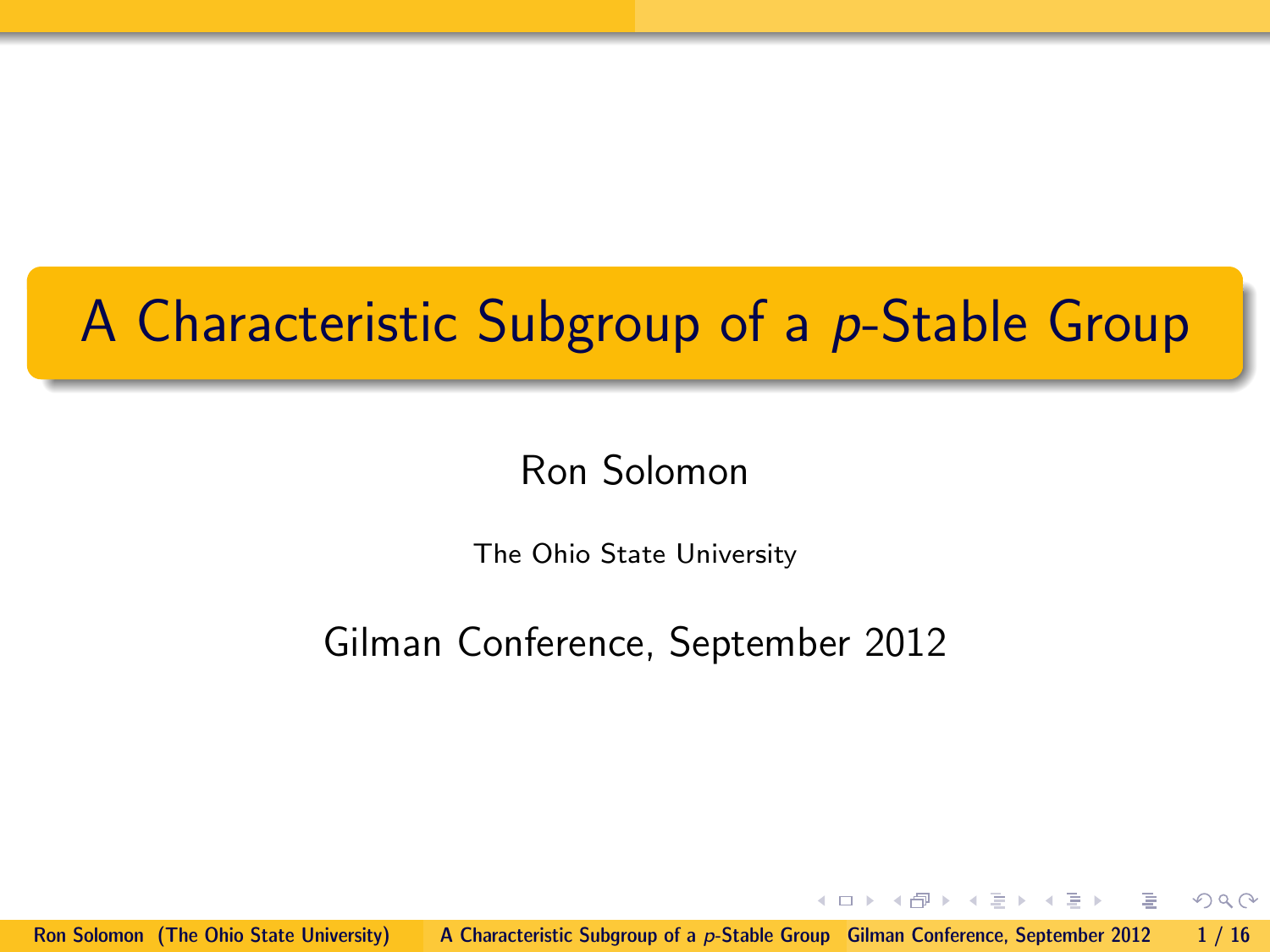In 1964, John Thompson introduced the Thompson subgroup. I shall use the following definition:

**Definition** 

For S a finite p-group, let

 $m = max{ |A| : A$  is an abelian subgroup of  $S$ .

 $A(S) = \{A \leq S : A \text{ is abelian and } |A| = m\},\$ 

and

$$
J(S)=\langle A:A\in\mathcal{A}(S)\rangle.
$$

<span id="page-1-0"></span>イロン イ御ン イヨン イヨン 一番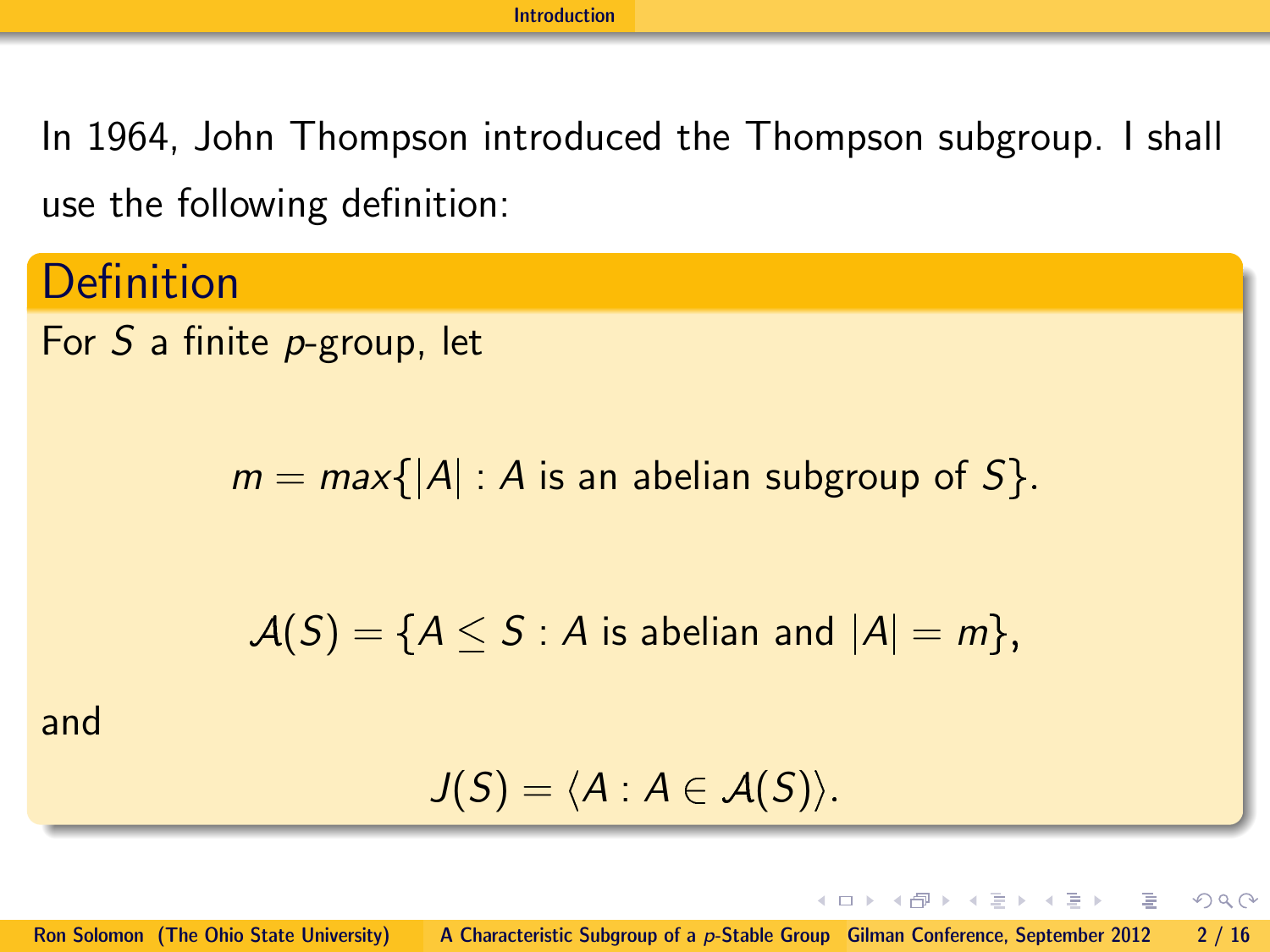$J(S)$  plays a crucial role in the classification of finite groups G of local characteristic 2, i.e., those in which  $F^*(H) = O_2(H)$  for every 2-local subgroup  $H$  of  $G$ , in particular through the implications of the Thompson factorization

$$
H=C_H(Z(S))N_H(J(S)),
$$

or the failure thereof, as well as related factorizations. The investigation of such factorizations already plays an important role in the Odd Order Theorem of Feit and Thompson.

<span id="page-2-0"></span>イロン イ御ン イヨン イヨン 一番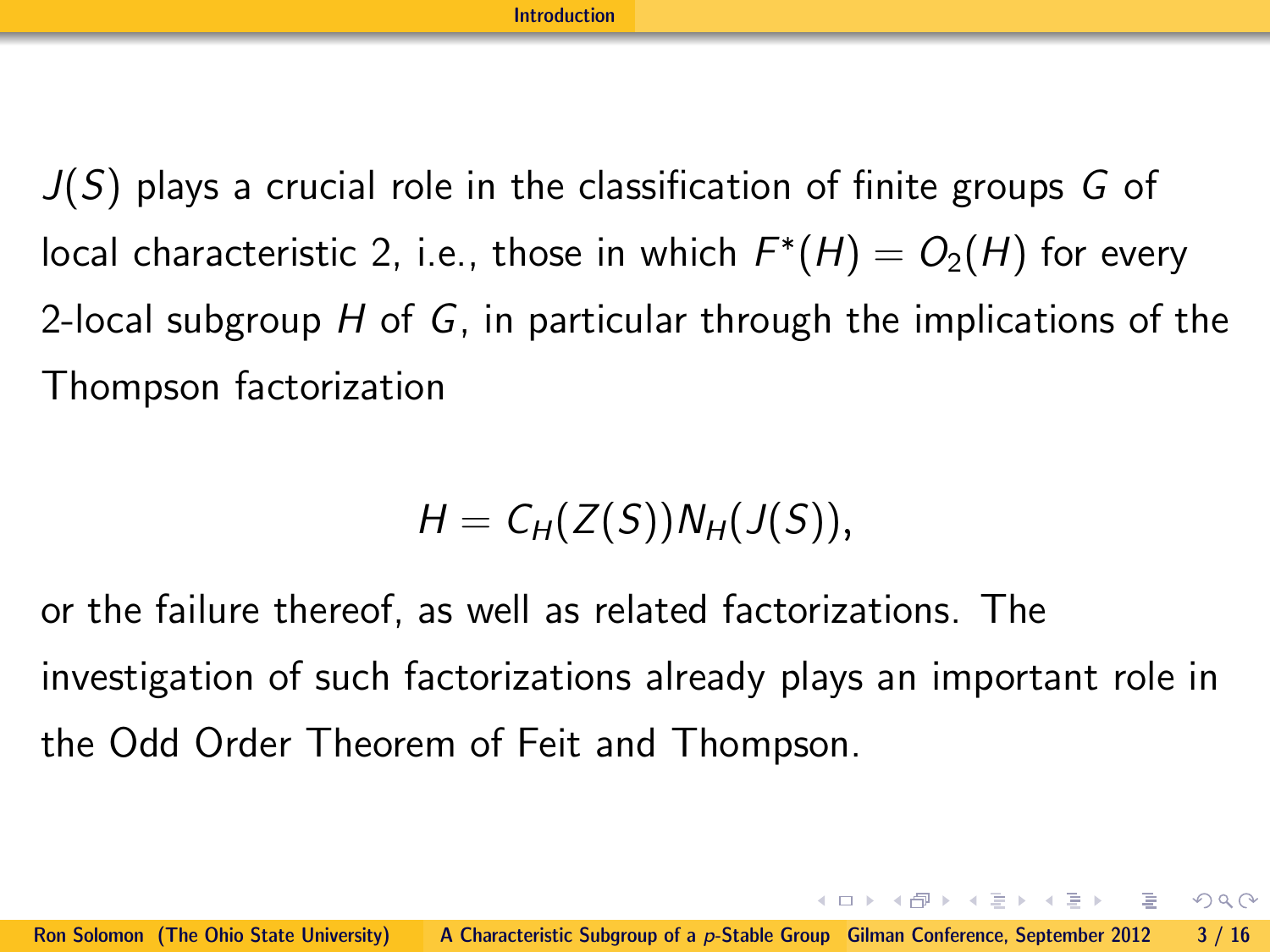Factorizations are very useful. But even more useful, if available, is a non-identity characteristic subgroup C of S such that  $H = N_H(C)$ , whenever  $S\in Syl_p(H)$  and  $F^*(H)=O_p(H)$ . In 1968, George

Glauberman published a paper, "A characteristic subgroup of a p-stable group", exhibiting just such a characteristic subgroup,  $ZJ(S)$ , for *p*-stable groups H.

## **Definition**

A finite group H is p-stable if  $F^*(H) = O_p(H)$  and, whenever  $P$  is a normal p-subgroup of H and  $g \in H$  with  $[P, g, g] = 1$ , then  $gC_H(P) \in O_p(H/C_H(P)).$ 

<span id="page-3-0"></span>イロメ イ母メ イミメ イモメー ヨー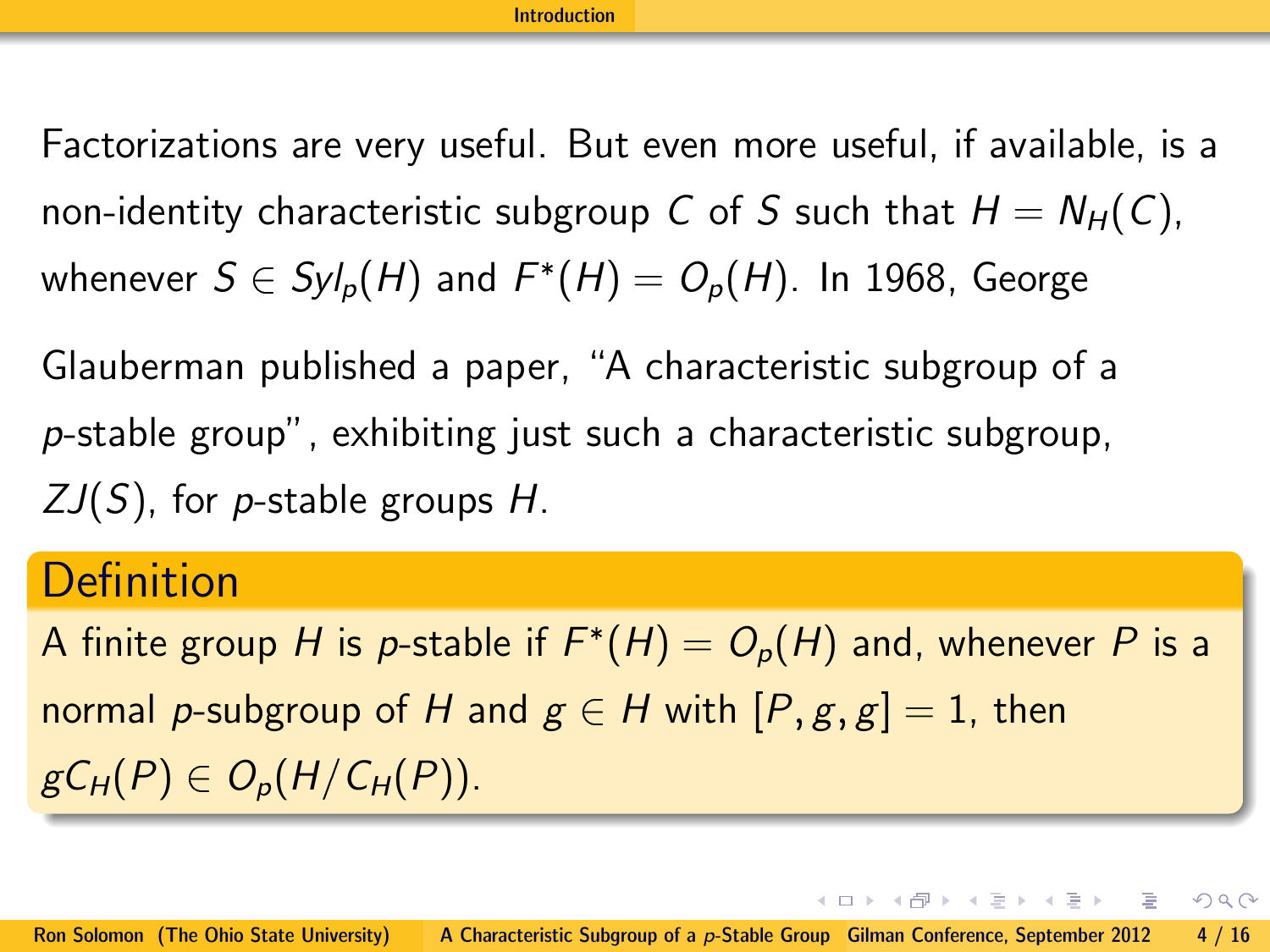Note: By the Hall-Higman Theorem B, if  $H$  is solvable (or even  $p$ -solvable) with  $F^*(H) = O_p(H)$  and  $p$  an odd prime, then  $H$  is p-stable, unless  $p = 3$  and H has non-abelian Sylow 2-subgroups. The quintessential non-p-stable group is  $ASL(2, p)$ , the 2-dimensional affine special linear group.]

## Theorem

(Glauberman's ZJ-Theorem) Let H be a finite p-stable group for p an odd prime. If  $S \in Syl_p(H)$ , then  $ZJ(S)$  is a characteristic subgroup of H.

<span id="page-4-0"></span> $A \cup B \rightarrow A \cup B \rightarrow A \cup B \rightarrow A \cup B \rightarrow A \cup B$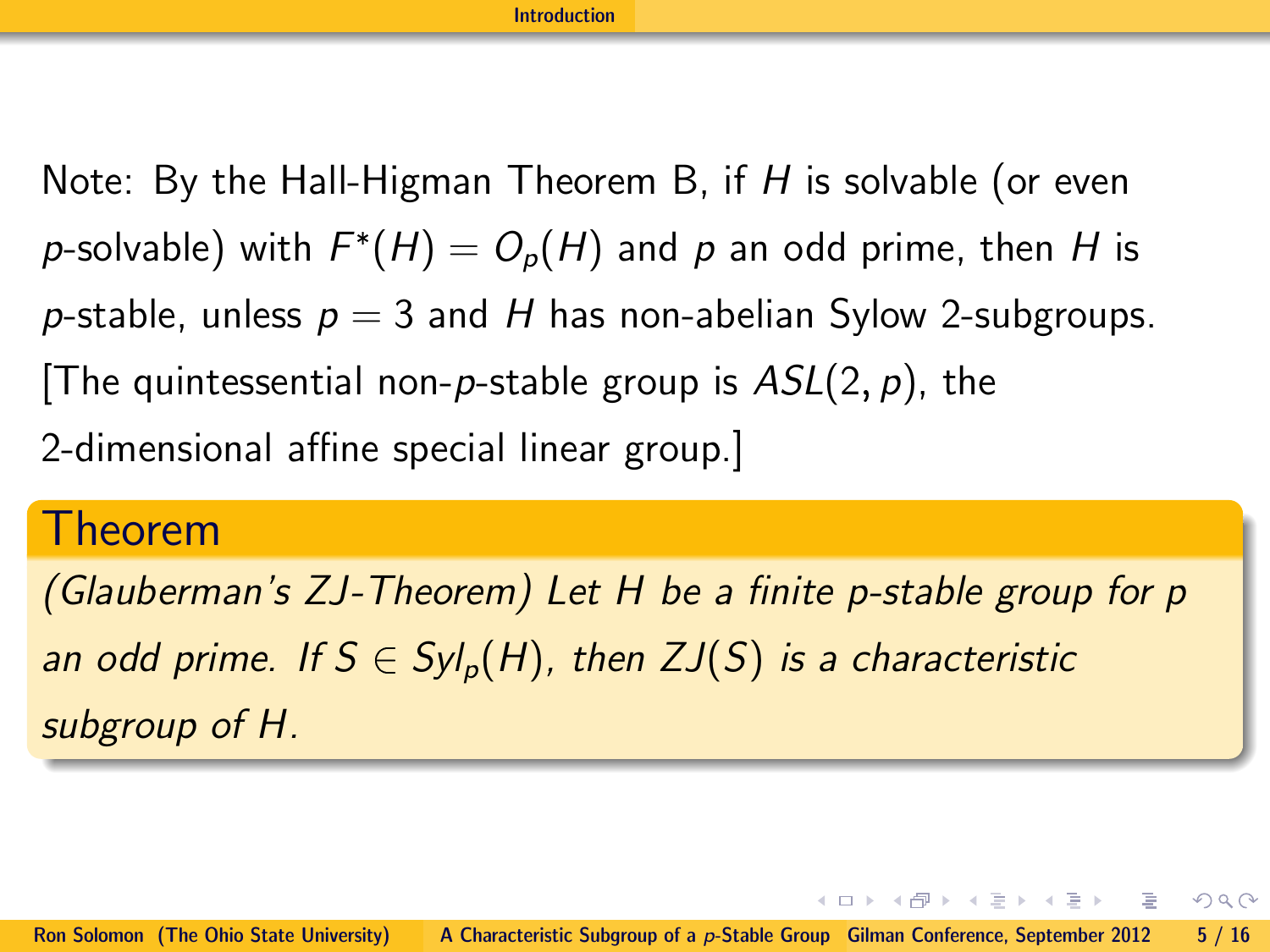Glauberman's ZJ-Theorem played a key role in Bender's revision of the Feit-Thompson Uniqueness Theorem, and in the work of Gorenstein and Walter on groups with dihedral or abelian Sylow 2-subgroups. Indeed, John Walter goaded George into extending his theorem beyond the  $p$ -solvable case.

Although  $J(S)$  is almost certainly the "right" subgroup for the general local characteristic p-type analysis, it turns out that  $ZJ(S)$  is the "wrong" subgroup in the  $p$ -stable case.

<span id="page-5-0"></span> $A \cup B \rightarrow A \cup B \rightarrow A \cup B \rightarrow A \cup B \rightarrow A \cup B$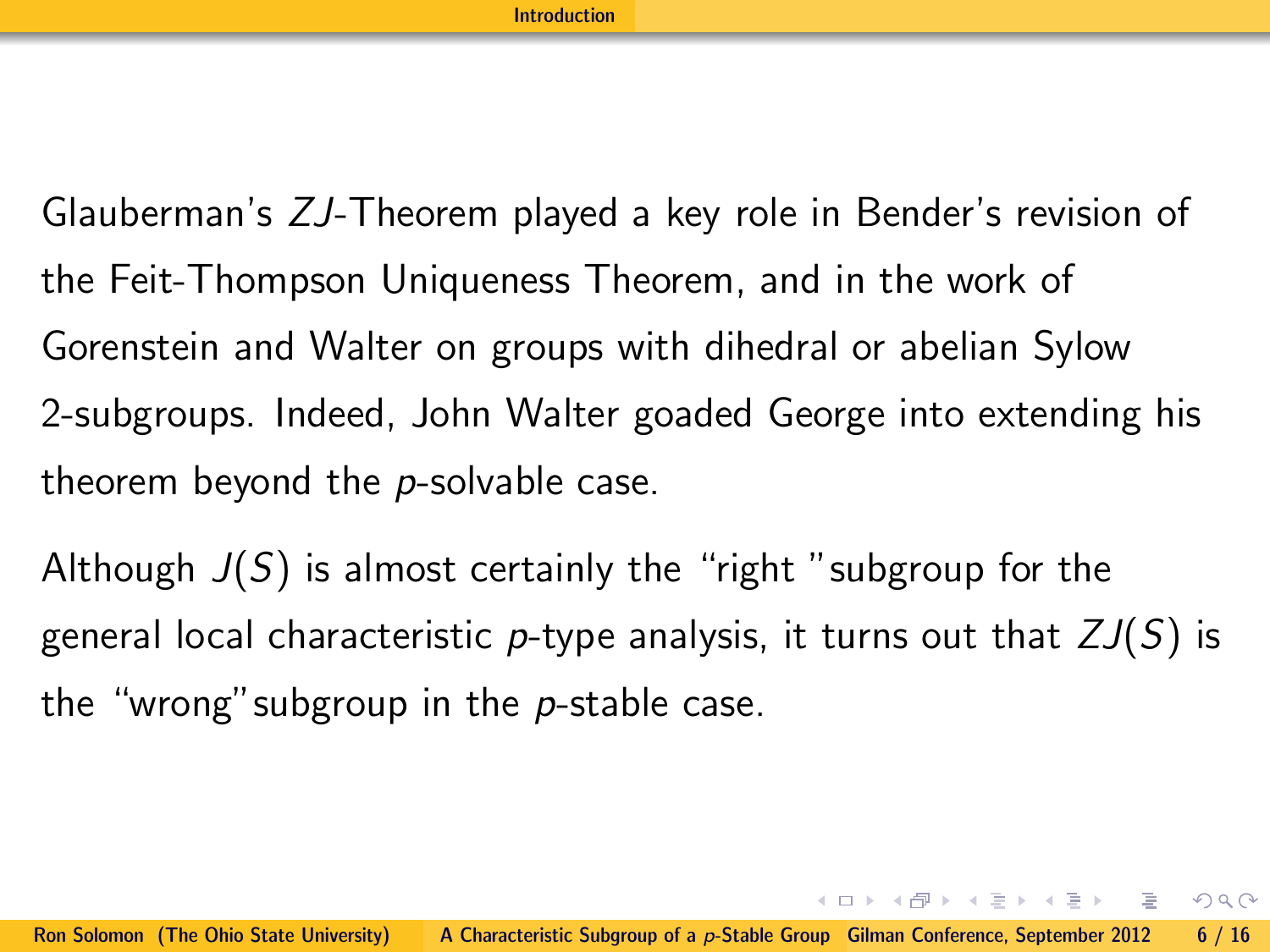Inspired by work of Avinoam Mann, Glauberman recently found the right subgroup.

## **Definition** Let S be a finite p-group. Let  $\mathcal{D}(S)$  denote the set of all abelian subgroups A of S satisfying

If 
$$
x \in S
$$
 and  $cl(\langle A, x \rangle) \leq 2$ , then  $[A, x] = 1$ .

[Equivalently,  $\mathcal{D}(S)$  is the set of all subgroups A of S such that A centralizes every A-invariant abelian subgroup of S.]

<span id="page-6-0"></span>イロト イ部 トイモト イモト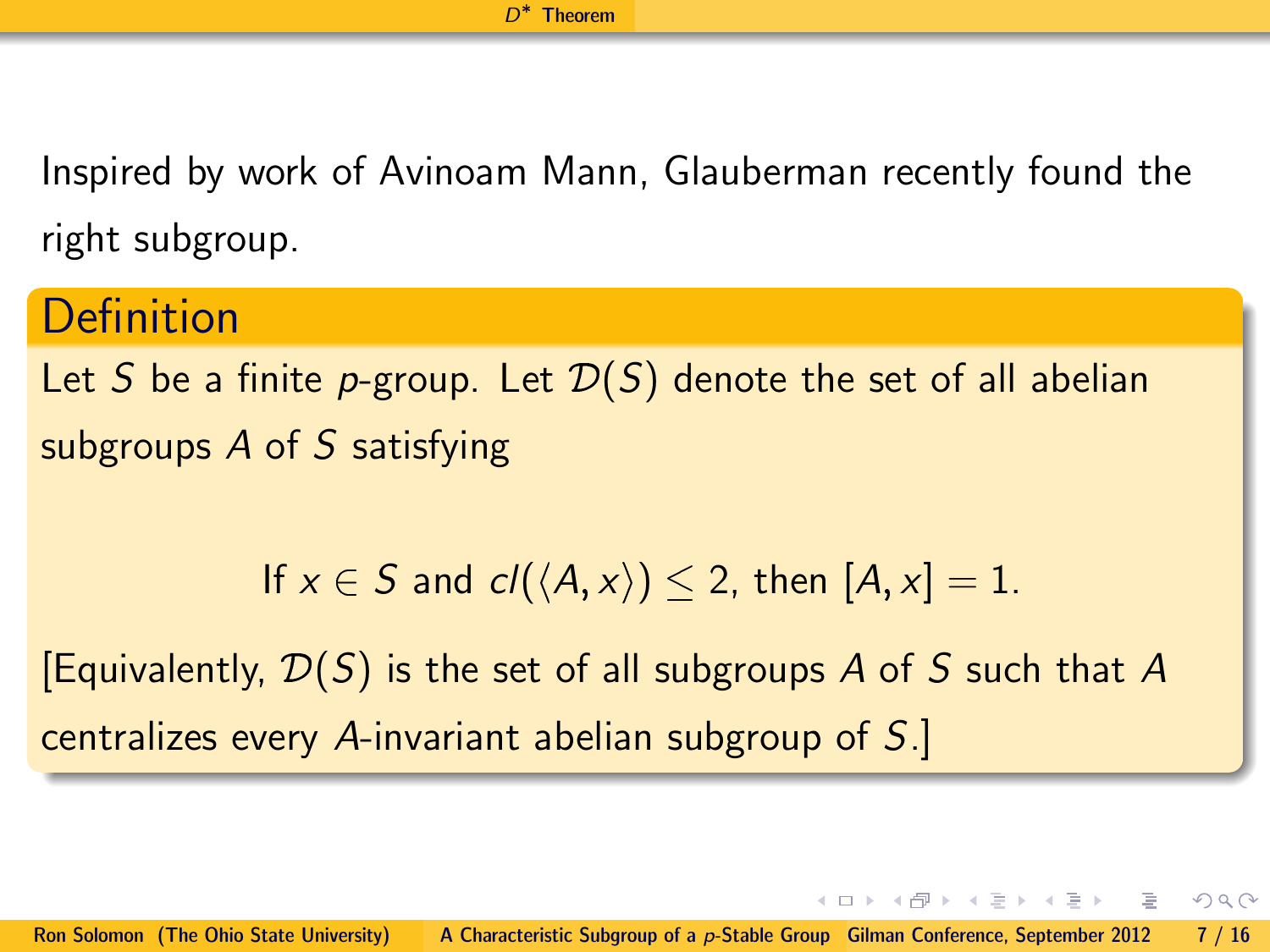## Definition

$$
D^*(S)=\langle A:A\in\mathcal{D}(S)\rangle.
$$

Note that  $Z(S) \in \mathcal{D}(S)$ . Indeed, if S has nilpotence class at most 2, then trivially,  $D^*(S) = Z(S)$ . In particular,  $D^*(S) \neq 1$  whenever  $S\neq 1$ .

#### Theorem

 $(D^*$  Theorem) Let H be a non-identity p-stable finite group with Sylow p-subgroup S. Then  $D^*(S)$  is a non-trivial characteristic subgroup of H.

イロト イ部 トイモト イモト

<span id="page-7-0"></span>- 3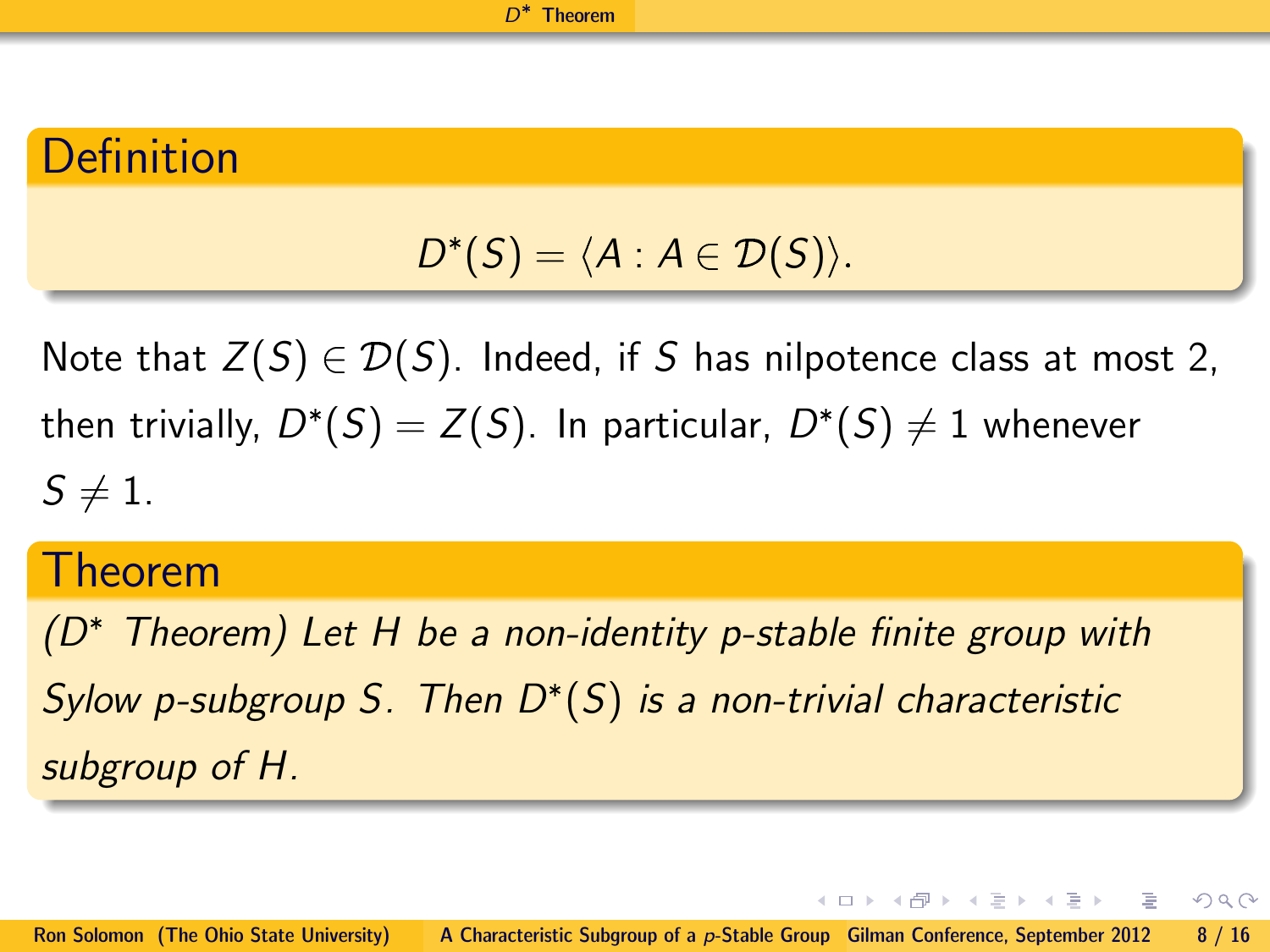#### Note:

#### Lemma

If  $D^*(S) \leq T \leq S$ , then  $D^*(S) \leq D^*(T)$ .

This property fails for  $ZJ(S)$ . Example:  $S = R\langle \sigma \rangle$  with  $R \in Syl_2(L_3(4))$  and  $\sigma$  a field automorphism of order 2. Then  $R = J(S)$  and  $ZJ(S) \cong V_4$ . Let  $T = ZJ(S)\langle \sigma \rangle \cong D_8$ . Then  $T = J(T)$ . So  $ZJ(S) \nleq ZJ(T)$ .

[Similar examples can be constructed for all primes p..]

<span id="page-8-0"></span>イロト イ母 トイヨ トイヨ トーヨ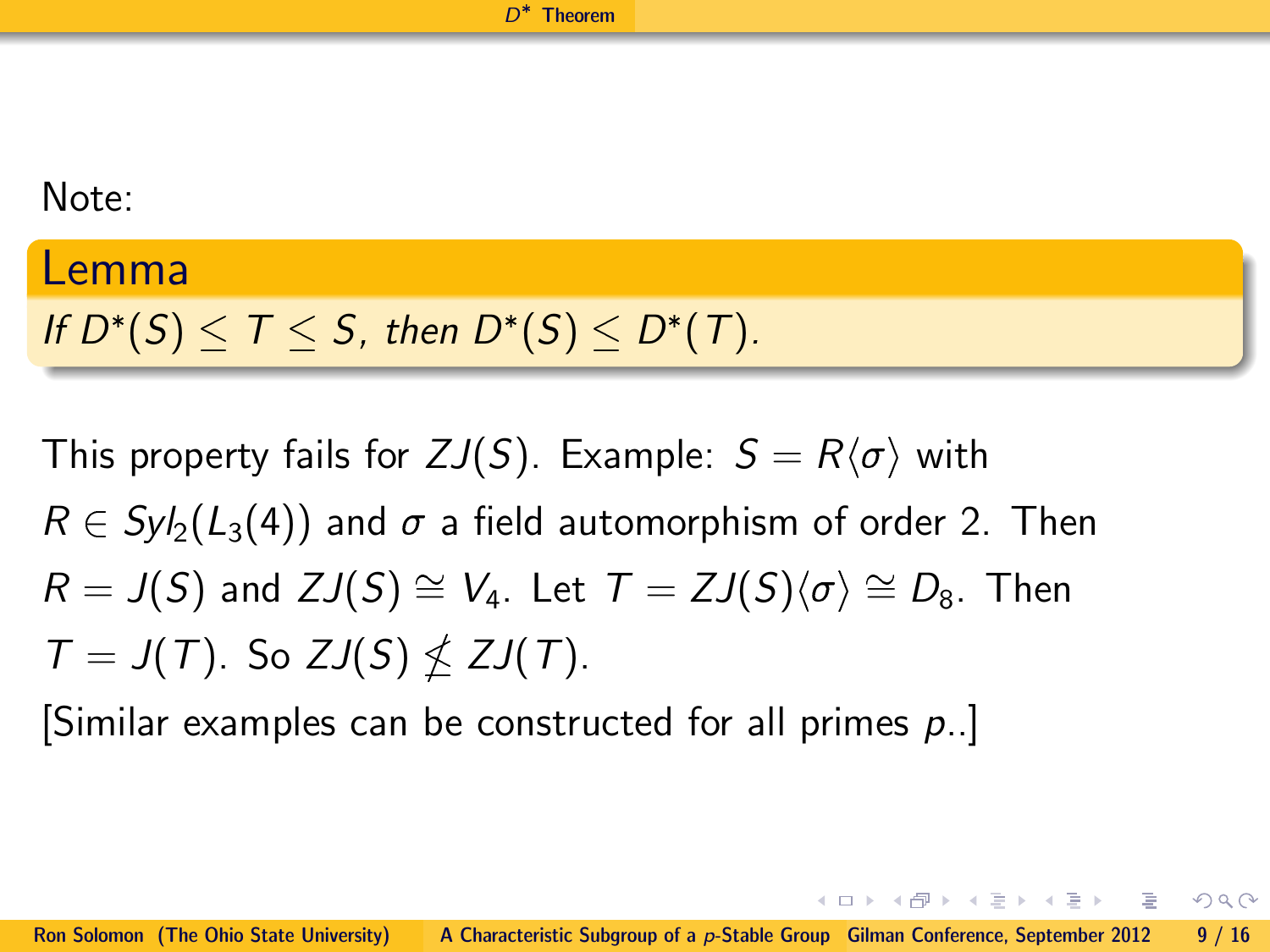#### Theorem

 $D^*(S)$  is the unique maximal element of  $\mathcal{D}(S)$ .

## Proof.

<span id="page-9-0"></span>Let  $D = D^*(S)$ ,  $Y = Z(D)$ ,  $X = Z_2(D)$ . If  $x \in X$  and  $A \in \mathcal{D}(S)$ , then  $[A, x] \leq Y$  and so  $cl(\langle A, x \rangle) \leq 2$ . So  $[A, x] = 1$ . Hence  $X = Y = D$ . Likewise, if  $x \in S$  with  $cl(\langle D, x \rangle) \leq 2$ , then  $cl(\langle A, x \rangle)$  < 2 for all A. So  $[A, x] = 1$  for all A. So  $[D, x] = 1$  and  $D \in \mathcal{D}(S)$ .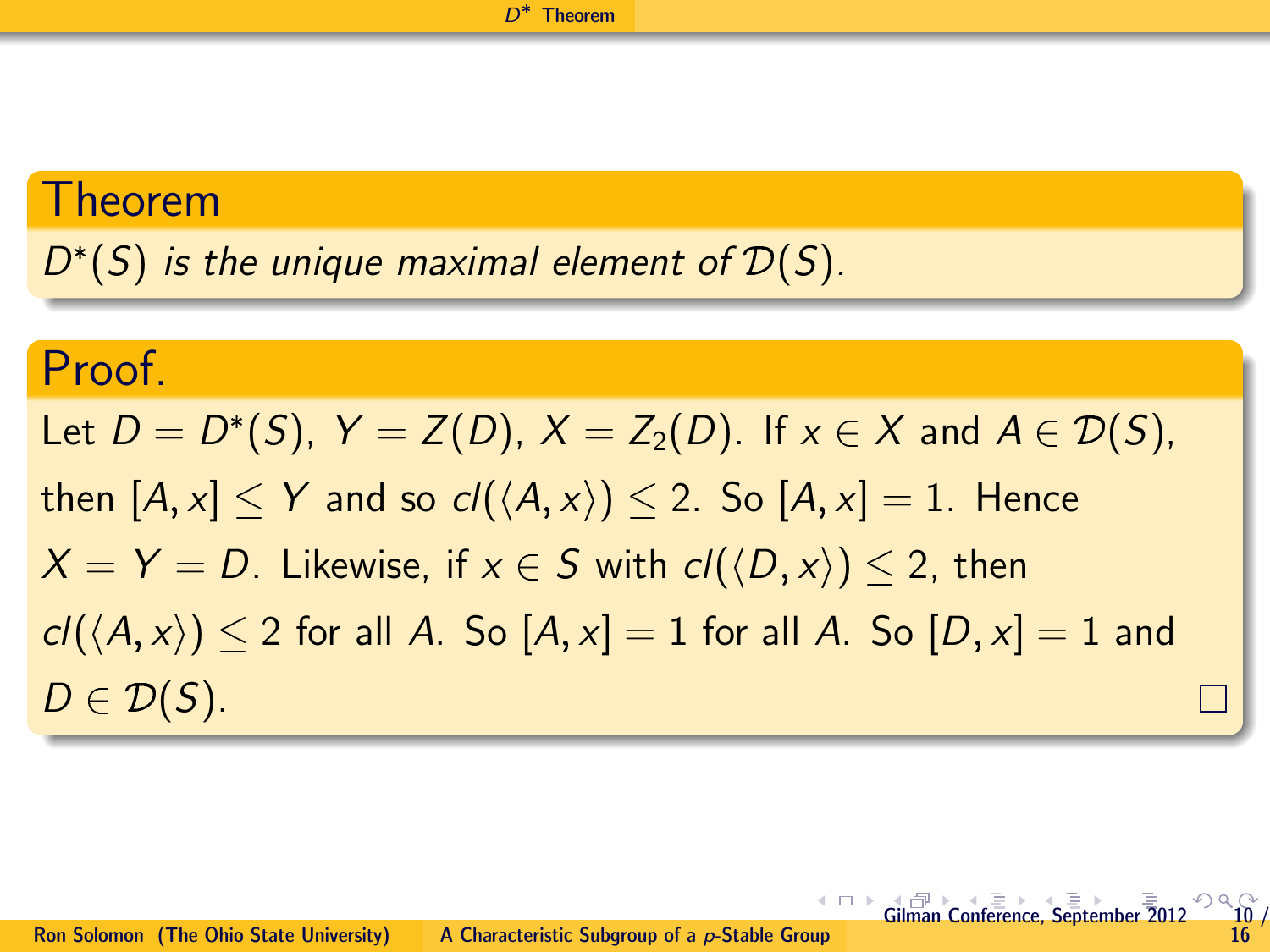We can now see a clear connection with p-stability.

#### Lemma

Let H be a p-stable group and let  $S \in Syl_p(H)$  and  $T = O_p(H)$ . Then  $D^*(S) \leq D^*(T) \triangleleft H$ . In particular, if W is the normal closure of  $D^*(S)$  in H, then W is an abelian normal subgroup of H.

## Proof.

Let  $D = D^*(S)$ . Then D is an abelian normal subgroup of S and so  $[T, D, D] = 1$ . Hence, by p-stability, since  $C_H(T) = Z(T)$ , we have  $DZ(T)/Z(T) \leq O_p(H/Z(T)) = T/Z(T)$ . Thus  $D \leq T$ , whence  $D \le D^*(T)$ , and then  $W \le D^*(T)$ .

<span id="page-10-0"></span> $\leftarrow$   $\Box$   $\rightarrow$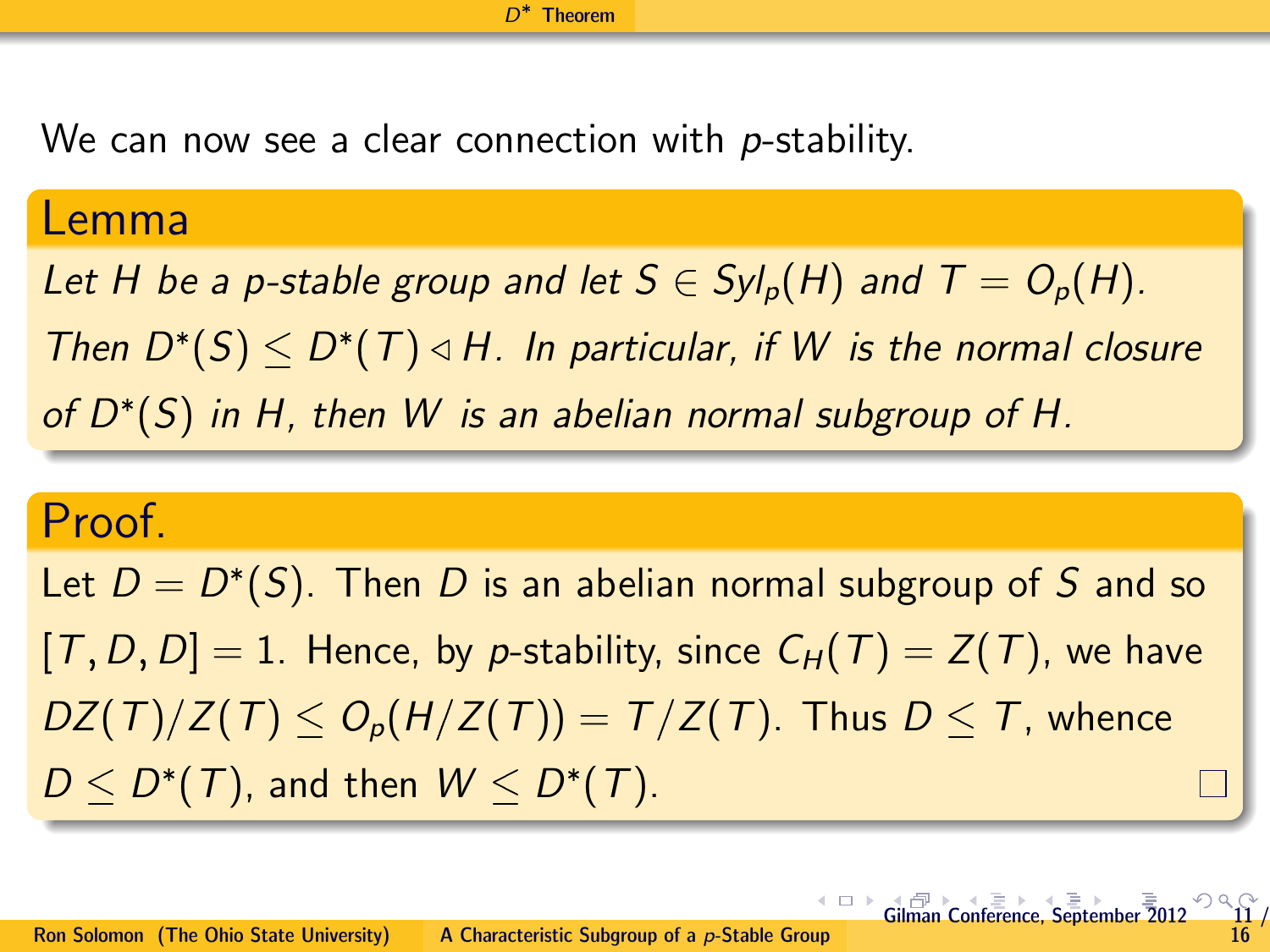## Theorem

(D<sup>\*</sup> Theorem) If H is p-stable and  $S \in Syl_p(H)$ , then  $D^*(S) \triangleleft H$ .

## Proof.

As before, let  $D=D^*(S)$  and  $W=\langle D^H \rangle.$  We wish to show  $W \in \mathcal{D}(S)$ . Choose  $x \in S$  with  $[W, x, x] = 1$ . We must show that  $[W,x] = 1$ . Let  $g \in H$ . Then  $[D^g,x,x] = 1$  and we wish to conclude that  $[D^{\mathcal{g}},x]=1.$  Let  $\mathcal{C}=\mathcal{C}_\mathcal{H}(\mathcal{W})\triangleleft H.$  Then  $p$ -stability implies that  $x \in \mathcal{C}_1$ , the pre-image of  $\mathcal{O}_p(H/\mathcal{C})$ . As  $\mathcal{C}_1 \triangleleft H$ ,  $\mathcal{C}_1 = \mathcal{C}(S^g \cap \mathcal{C}_1)$ . Write  $x = c x_1$  with  $c \in \mathcal{C}$ ,  $x_1 \in \mathcal{S}^{\mathcal{S}}$ . Then  $[\mathcal{W}, x_1, x_1] = 1$  and so  $[D^g, x_1, x_1] = 1$ . As  $x_1 \in S^g$ ,  $[D^g, x_1] = 1$ . So  $[D^g, x] = 1$  for all  $g \in G$ . Hence  $[W, x] = 1$ , as desired.

<span id="page-11-0"></span>[Gil](#page-10-0)[man](#page-11-0) [C](#page-12-0)[on](#page-5-0)[fe](#page-6-0)[rence](#page-15-0)[,](#page-5-0) [Se](#page-6-0)[ptem](#page-15-0)[ber](#page-0-0)  $\overline{\overline{2}}012$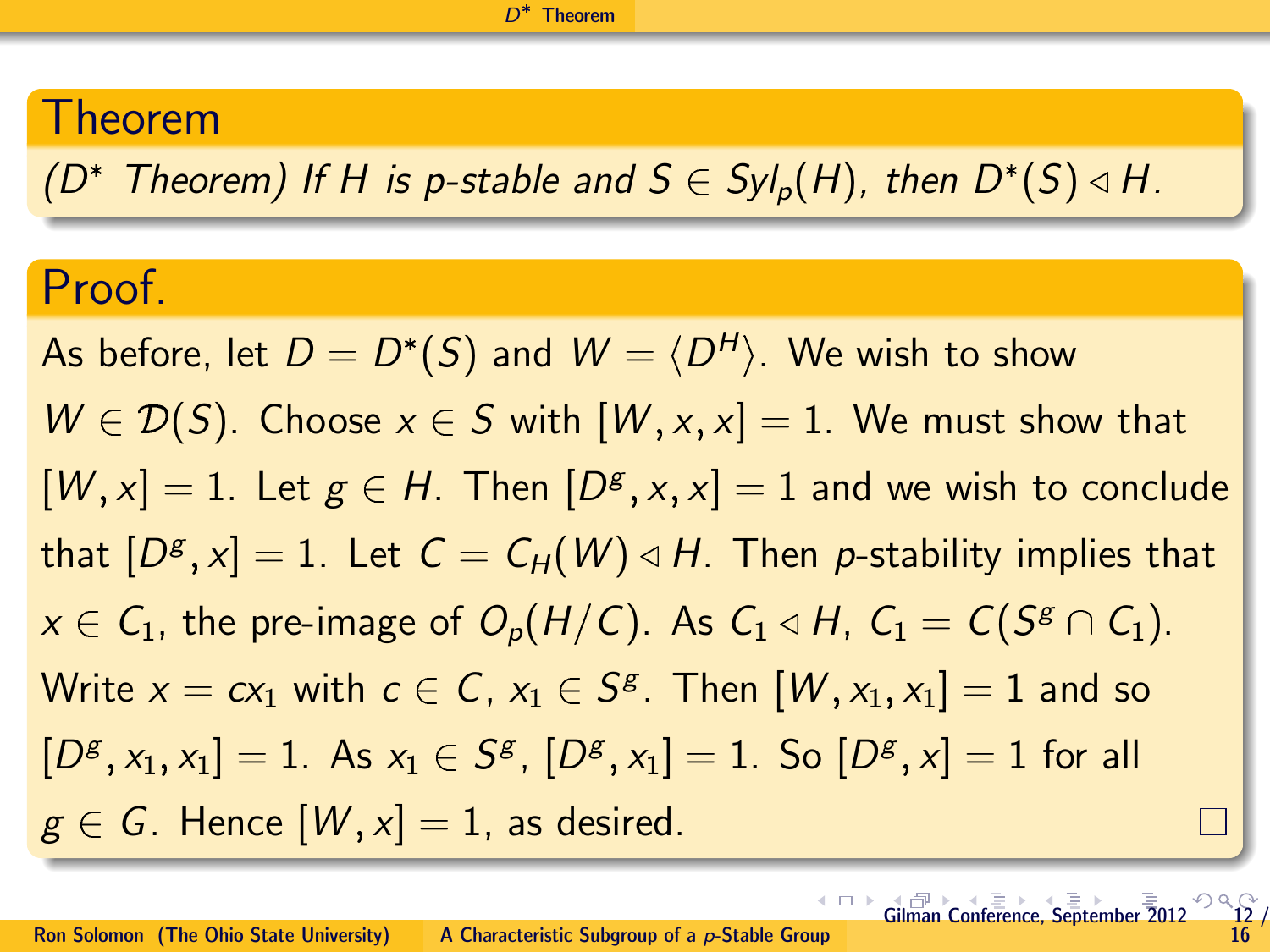Recall: If  $S_1$  has nilpotence class at most 2, then  $D^*(S_1) = Z(S_1)$ . Moreover, if also  $J(S_1)$  is abelian and  $S_1$  is of class exactly 2, then

$$
D^*(S_1) = Z(S_1) < ZJ(S_1) = J(S_1).
$$

On the other hand, if  $S_2 = A\langle x\rangle$  with  $A$  abelian,  $x^p \in A$ , and  $[A, x, x] \neq 1$ , then

<span id="page-12-0"></span>
$$
Z(S_2) < ZJ(S_2) = J(S_2) = A = D^*(S_2).
$$

Finally, if  $S_1$  and  $S_2$  are as above, and  $S = S_1 \times S_2$ , then  $D^*(S) = Z(S_1) \times ZJ(S_2)$  and  $Z(S) \neq D^*(S) \neq ZJ(S)$ .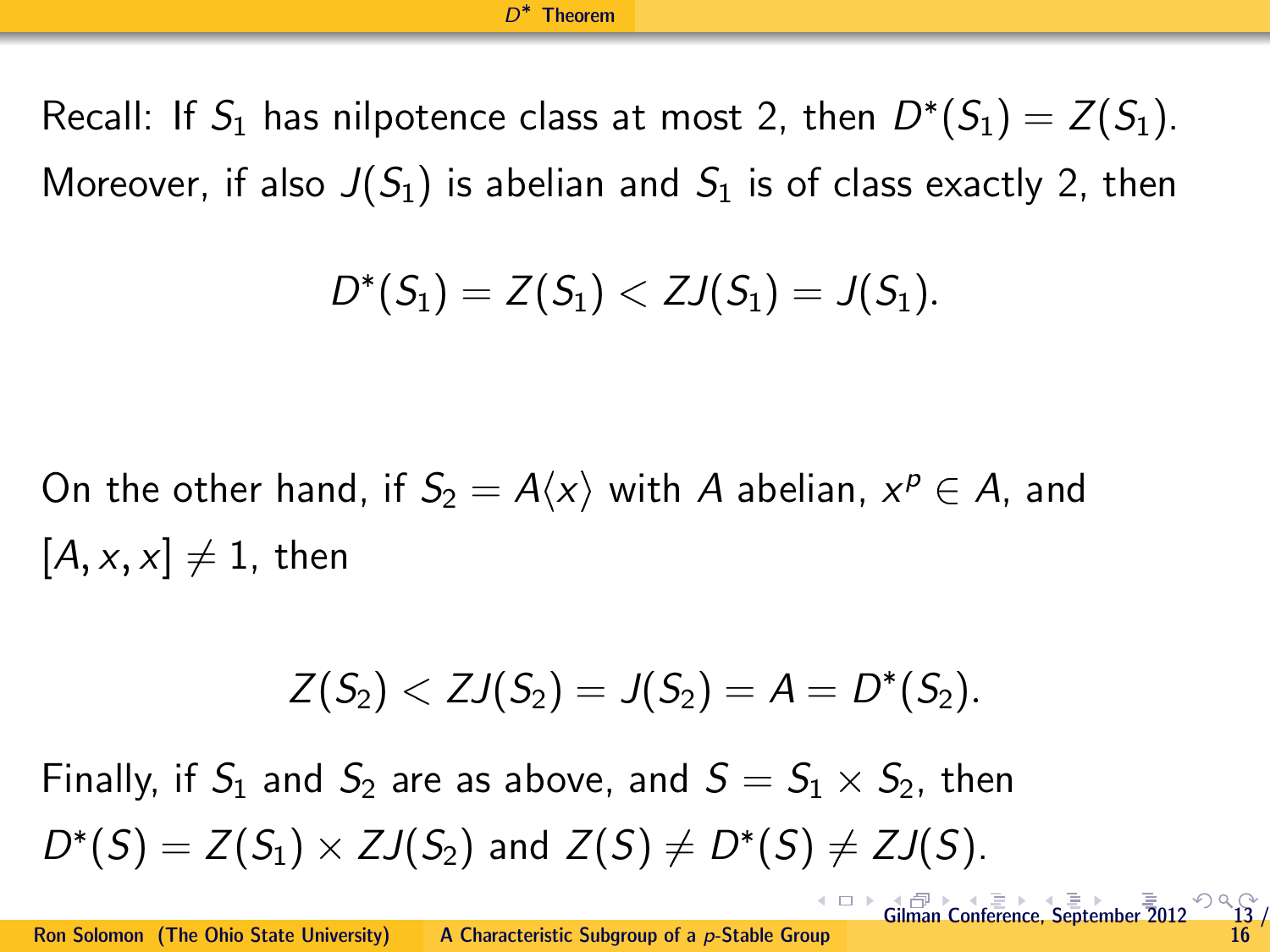With some additional effort it is possible to prove that always

 $Z(S) \leq D^*(S) \leq ZJ(S).$ 

The following weak Replacement Theorem is a refinement by Mann of a theorem of J. D. Gillam.

#### Theorem

Let S be a finite metabelian p-group and let  $A \in \mathcal{A}(S)$ . Then  $\langle A^S \rangle$ contains an abelian subgroup B normal in S, with  $|B| = |A|$ .

e[ptem](#page-15-0)[ber](#page-0-0) [2012](#page-15-0)

<span id="page-13-0"></span>16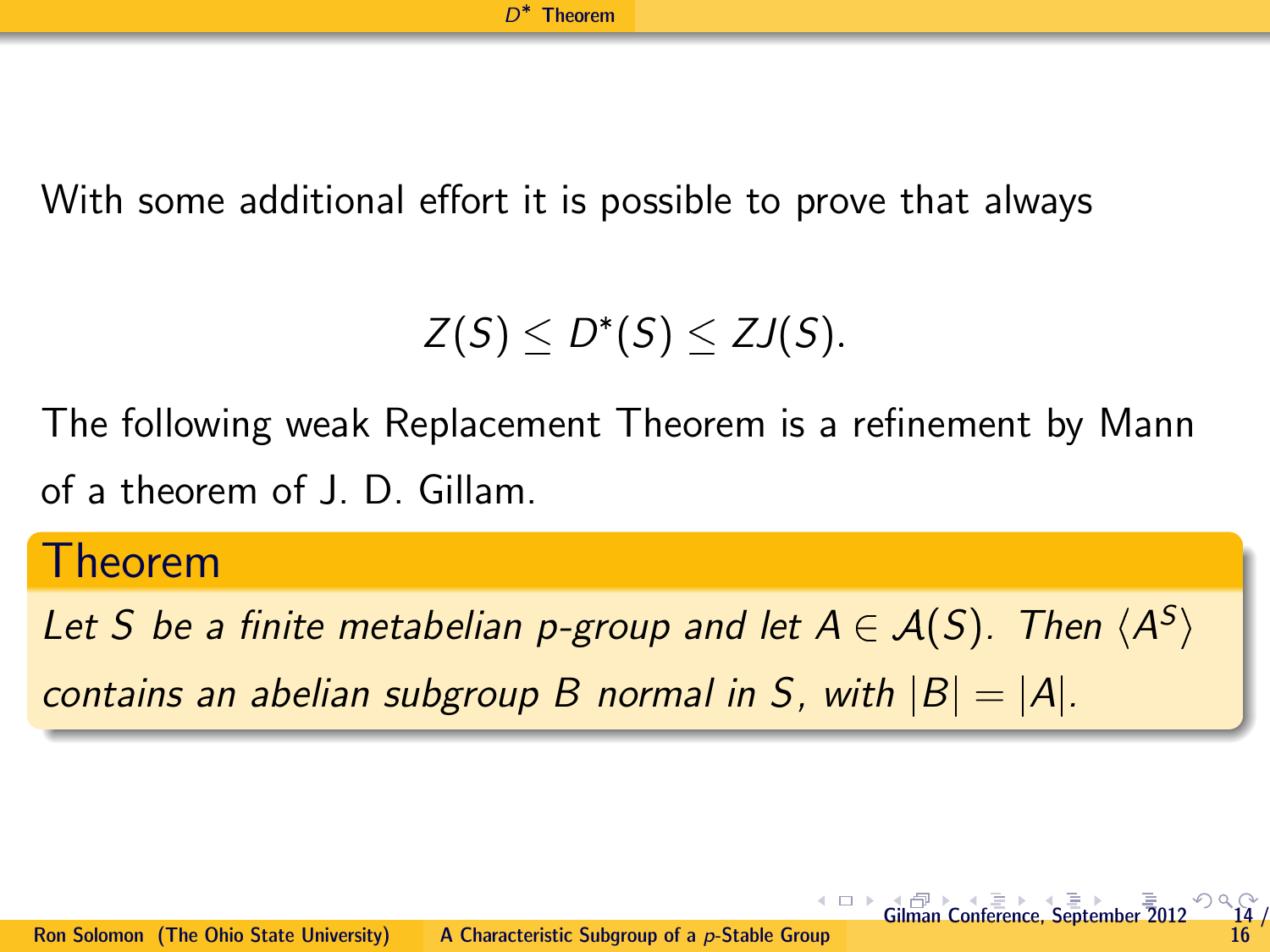## Theorem

Every maximal normal abelian subgroup of S contains  $D^*(S)$  and  $D^*(S) \leqslant ZJ(S).$ 

#### Proof.

<span id="page-14-0"></span>Let  $D = D^*(S)$ . If A is a normal abelian subgroup of S, then  $[D, A, A] = 1$  and so  $[D, A] = 1$ , whence  $D \leq A$  if A is a maximal normal abelian subgroup of S. Now let  $A \in \mathcal{A}(S)$  and set  $Q = DA$ . Then Q is metabelian. So by the Gillam-Mann Theorem, there exists  $B \in \mathcal{A}(\langle A^{Q} \rangle) \subseteq \mathcal{A}(Q)$  with  $B \triangleleft Q.$  Then  $D \leq B$  and so  $Q = BA \le \langle A^Q \rangle$ . Thus,  $A = Q$ , whence  $D \le A$ . It follows that  $D < ZJ(S)$ .